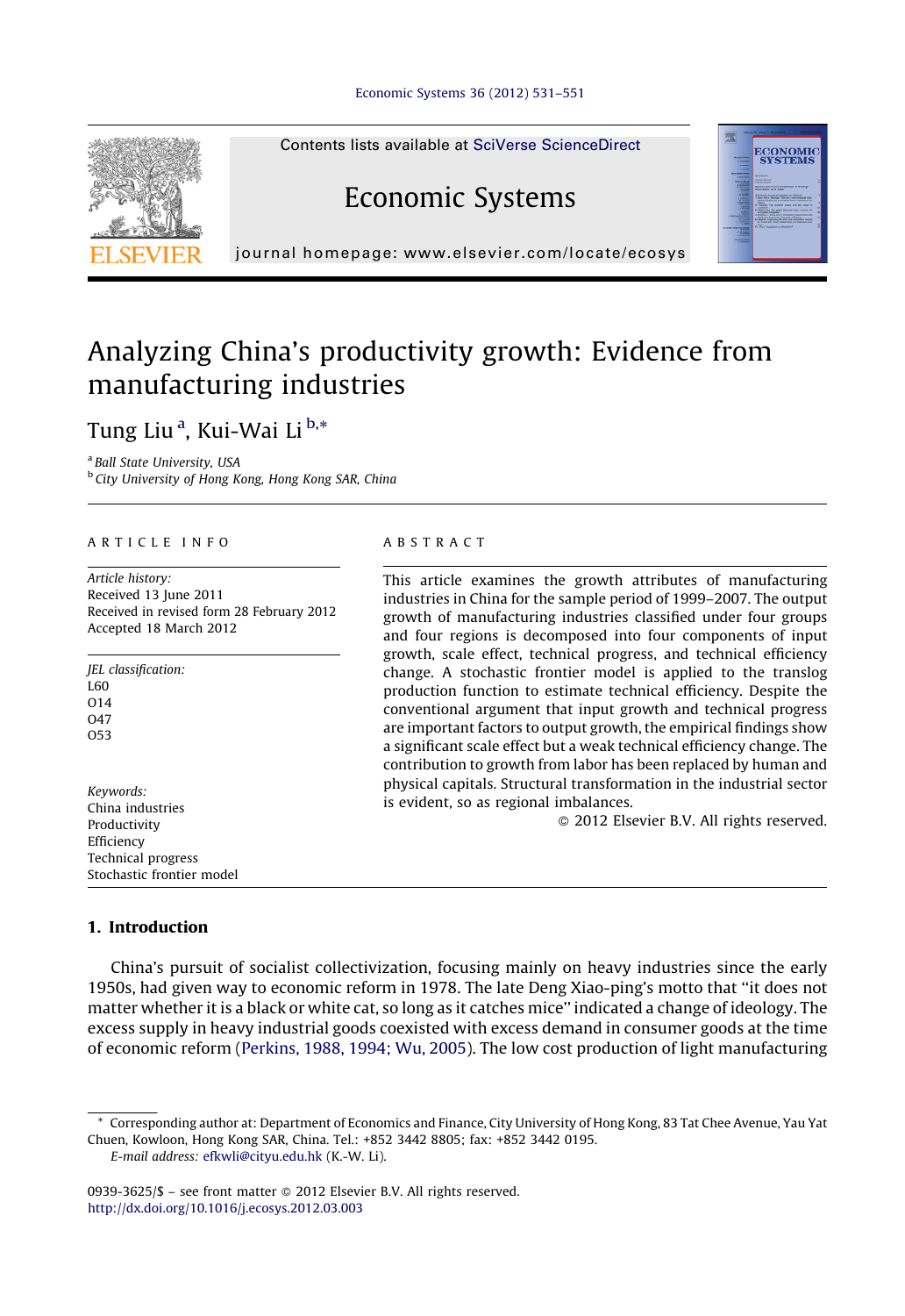industries along the coastal provinces attracted foreign investment. Although reform in the manufacturing industries began in the mid-1980s in the southern provinces, Shanghai was designated for development in high-technology industries in the mid-1990s (Wu, [2005](#page--1-0)). Since the 30 percent devaluation of the Renminbi in January 1994, China's manufactured exports have expanded continuously, resulting in a growing trade surplus. China's National Bureau of Statistics showed in 2008 that the manufacturing, services and primary sectors accounted for 47.4 percent, 41.8 percent and 10.7 percent of GDP, respectively.

Studies on China's manufacturing sector have concentrated on a number of issues. One issue relates to the transformation of state-owned to non-state-owned enterprises in the 1997 strategy of ''grasping the large, releasing the small'' that increased non-state-owned enterprises ([Perkins,](#page--1-0) 1988; Wu, [2005\)](#page--1-0). In dealing with the data problem, the industrial output data have been adjusted by using benchmark years and industries in Ren and Zheng [\(2006\)](#page--1-0), Wu [\(2002\)](#page--1-0) and [Maddison](#page--1-0) and Wu (2008). [Szirmai](#page--1-0) et al. (2005) point out that an adjustment in China's industrial data is more necessary at the early stage of the reform era, where data are missing, but that data reliability has increased in recent years. Another issue relates to the productivity and efficiency performance of such individual industries as iron and steel, oil and aerospace, telecommunication and insurance ([Jefferson,](#page--1-0) 1990; [Movshuk,](#page--1-0) 2004; Ma et al., 2002; Mu and Lee, 2005; Yao et al., 2007).

This paper focuses on the decomposition of the output growth for the manufacturing industries in China. The Solow [\(1957\)](#page--1-0) classical growth theory that divided output growth into input growth and technical progress assumed constant return to scale and technical efficiency. The translog production function and stochastic frontier model are used to relax Solow's assumptions (Liu and Li, [2008;](#page--1-0) Li and Liu, [2011\)](#page--1-0). China's high growth in manufacturing output may suggest increasing return to scale. The translog production function relaxes the assumption of constant return to scale with a flexible nonlinear functional form.

Technical inefficiency occurs when the actual output level is less than the maximum possible output with given inputs. The three ways to generate the measure of technical inefficiency are the Malmquist index, data envelopment analysis, and the stochastic frontier model. Ma et al. [\(2002\)](#page--1-0) and [Movshuk](#page--1-0) (2004) applied the Malmquist index that decomposed productivity into efficiency and technological change to study China's industrial productivity. Sun et al. [\(1999\)](#page--1-0) and Yao et al. [\(2007\)](#page--1-0) argued that stochastic frontier and data envelopment analyses are more effective in measuring technical efficiency in China's industries. The stochastic frontier method is preferred because the production function for the analysis of growth attributes can be estimated. The stochastic frontier model can recognize the possibility of technical inefficiency and its contribution to output growth (Aigner et al., 1977; [Kumbhakar](#page--1-0) and Lovell, 2000).

The stochastic frontier model with the translog production function allows us to decompose output growth into four components: input growth, scale effect, technical progress, and technical efficiency change. The contribution of input growth comes from the growth of inputs such as labor and capitals. In addition to the physical capital, we include a human capital proxy represented by the real wages and operation expenses in each industry. The growth of input can reinforce output growth if the production function exhibits increasing return to scale. Note that the scale effect is absent in the traditional Solow's growth decomposition approach. The application of the standard stochastic frontier model with the cross-section data can give a measure of technical inefficiency. Thus, the use of the stochastic frontier model with time-varying technical efficiency and panel data from China allows us to determine if technical inefficiency exists and improves or deteriorates in China.

This article studies the growth attributes of inputs and total factor productivity (TFP), which are in turn composed of the scale effect, technical progress, and technical efficiency change. Based on a total of 29,812 data values from 161 three-digit manufacturing industries in 31 provinces for the sample period 1999–2007,the paper derives the four components in the growth decomposition and compares the importance of input growth with the importance of productivity change and its three components. In addition to the estimation using the aggregate data, we consider the estimations of sub-industrial groups and regions. The manufacturing industries are classified into four major industrial groups: processing, light manufacturing, metal and machinery, and high-technology industries, according to the Industrial Classification and Codes for National Economic Activities (GB/T-2002). The country is divided into four regions: eastern, central, western, and northeastern regions. The eastern, central and